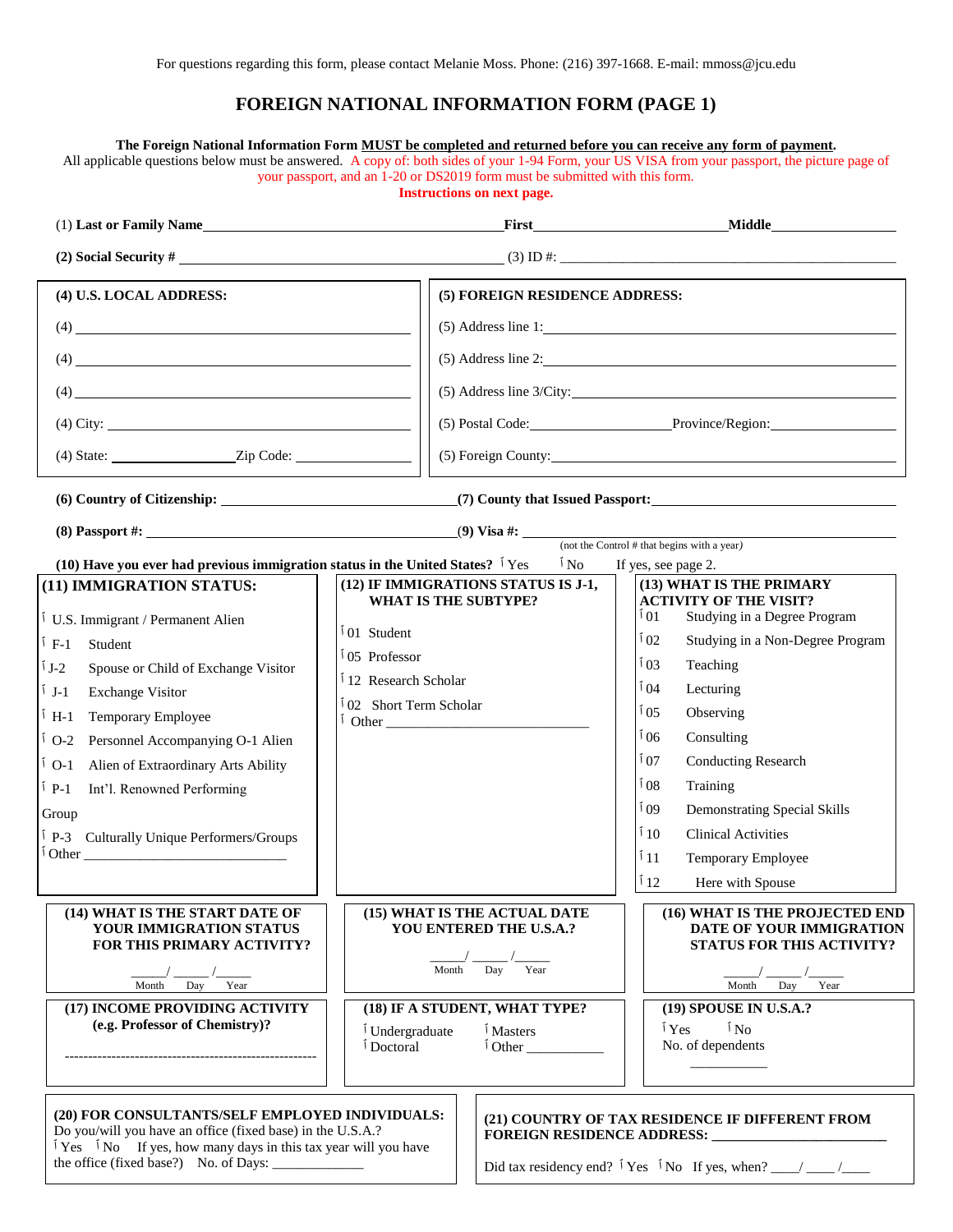## **\* \* \* P L E A S E S E E R E V E R S E \* \* \***

## **FOREIGN NATIONAL INFORMATION FORM (PAGE 2)**

The Foreign National Information Form MUST be completed and returned before you can receive any form of payment.

| PLEASE LIST ANY U.S. VISA IMMIGRATION ACTIVITY IN LAST 3 CALENDAR YEARS and ALL F, J, M or Q VISAS since 1/1/85:<br>Date of Entry<br>Have you taken any<br>Date of Exit |                                    |                                                                                                                                                                                                                                                                                                                                    |                 |                  |                                                              |  |  |
|-------------------------------------------------------------------------------------------------------------------------------------------------------------------------|------------------------------------|------------------------------------------------------------------------------------------------------------------------------------------------------------------------------------------------------------------------------------------------------------------------------------------------------------------------------------|-----------------|------------------|--------------------------------------------------------------|--|--|
| (Month / Day/Year)                                                                                                                                                      | (Month / Day / Year)<br>$\sqrt{1}$ | Visa Immigration Status<br><u> 1980 - Jan Samuel Barbara, martin al-A</u>                                                                                                                                                                                                                                                          | If J-1, Subtype | Primary Activity | Treaty Benefits?<br>$\iota_{\text{Yes}}$ $\iota_{\text{No}}$ |  |  |
|                                                                                                                                                                         |                                    |                                                                                                                                                                                                                                                                                                                                    |                 |                  | <sup>Ĩ</sup> Yes <sup>Ĩ</sup> No                             |  |  |
|                                                                                                                                                                         |                                    |                                                                                                                                                                                                                                                                                                                                    |                 |                  | <sup>i</sup> Yes <sup>i</sup> No                             |  |  |
|                                                                                                                                                                         |                                    | $\overline{a}$ and $\overline{a}$ and $\overline{a}$ and $\overline{a}$ and $\overline{a}$ and $\overline{a}$ and $\overline{a}$ and $\overline{a}$ and $\overline{a}$ and $\overline{a}$ and $\overline{a}$ and $\overline{a}$ and $\overline{a}$ and $\overline{a}$ and $\overline{a}$ and $\overline{a}$ and $\overline{a}$ and |                 |                  | <sup>i</sup> Yes<br>$\mathbf{N}$ $\mathbf{N}$                |  |  |
|                                                                                                                                                                         |                                    |                                                                                                                                                                                                                                                                                                                                    |                 |                  | <sup>i</sup> Yes<br>$\delta$ No                              |  |  |
|                                                                                                                                                                         |                                    |                                                                                                                                                                                                                                                                                                                                    |                 |                  | <sup>Ĩ</sup> Yes <sup>Ĩ</sup> No                             |  |  |
|                                                                                                                                                                         |                                    |                                                                                                                                                                                                                                                                                                                                    |                 |                  | <sup>ĭ</sup> Yes<br>$\mathbf{N}$ $\mathbf{N}$                |  |  |
|                                                                                                                                                                         |                                    |                                                                                                                                                                                                                                                                                                                                    |                 |                  | <sup>ĭ</sup> Yes<br>$\sqrt[5]{\text{No}}$                    |  |  |
|                                                                                                                                                                         |                                    |                                                                                                                                                                                                                                                                                                                                    |                 |                  | <sup>ĭ</sup> Yes<br><sup>I</sup> No                          |  |  |

| Reference information for the above table: |                       |                                   |                                 |
|--------------------------------------------|-----------------------|-----------------------------------|---------------------------------|
| <b>SAMPLE IMMIGRATION STATUS:</b>          | <b>SAMPLE J-1</b>     | <b>PRIMARY ACTIVITIES:</b>        |                                 |
| U.S. Immigrant / Permanent                 | <b>SUBTYPES:</b>      | 01 Studying in Degree Program     | 07 Conducting Research          |
| Alien                                      | 01 Student            | 02 Studying in Non-Degree Program | 08 Training                     |
| $F-1$                                      | 02 Short Term Scholar | 03 Teaching                       | 09 Demonstrating Special Skills |
| Student                                    | 05 Professor          | 04 Lecturing                      | 10 Clinical Activities          |
|                                            | 12 Research Scholar   | 05 Observing                      | 11 Temporary Employee           |
| H-1 Temporary Employee                     |                       | 06 Consulting                     | 12 Here with Spouse             |
| J-1 Exchange Visitor                       |                       |                                   |                                 |
| J-2 Spouse or Child of Exchange Visitor    |                       |                                   |                                 |
| O-1 Alien of Extraordinary                 |                       |                                   |                                 |
| Ability/Arts                               |                       |                                   |                                 |
|                                            |                       |                                   |                                 |
| O-2 Personnel Accompanying O-1 Alien       |                       |                                   |                                 |
| P-1 Int'l Renowned Performing              |                       |                                   |                                 |
| Group                                      |                       |                                   |                                 |
| P-3 Culturally Unique Performers/Grp.      |                       |                                   |                                 |

**I hereby certify that all of the above information is true and correct. I understand that if my status changes from that which I have indicated on this form, I must submit a new Foreign National Information Form to the Payroll Manager.**

Signature: Date: Date: Date: Date: Date: Date: Date: Date: Date: Date: Date: Date: Date: Date: Date: Date: Date: Date: Date: Date: Date: Date: Date: Date: Date: Date: Date: Date: Date: Date: Date: Date: Date: Date: Date: D

## **INSTRUCTIONS FOR THE FOREIGN NATIONAL INFORMATION FORM:**

- 1. Name: List full name.
- 2. Social Security Number: Enter US social security number issued by the US Social Security Administration. Do not list numbers not assigned by US Social Security, i.e. Canadian social security numbers. If none, enter your TIN issued by IRS. If SSN not yet available, attach proof of application thereof.
- 3. ID# not necessary from visiting artists.
- 4. Local Street Address: Will ultimately be your hotel but for the college's purposes – a Center for the Arts contact is best.
- 5. Residence: List your non-US address.
- 6. Country of Citizenship(s).
- 7. Country that issued the passport. List Country in which you were issued your passport.
- 8. Passport #. Enter your Passport Number.
- 9. Enter your Visa # Not the Control # that begins with a year.
- 10.Immigration Status previous. Check Yes or No. If yes, complete table above. Approximate if you don't know.
- 12. Visa Immigration Status for J-1: Check the appropriate J-1 subtype.
- 13. Actual Primary Activity: Check ONE activity only.
- 14. Start Date: MUST include month, day, year in that order. Approximate if you don't know.
- 15. Actual Entry Date in the United States: MUST include month, day, year in that order. Approximate if you don't know.
- 16. End Date: MUST include month, day, year in that order. Approximate if you don't know.
- 17. Occupation: Describe in general the service you will perform.
- 18. Student Type: If applicable, check appropriate box.
- 19. Is your spouse in the USA? Check the appropriate box. Give number of other dependents in the USA, too.